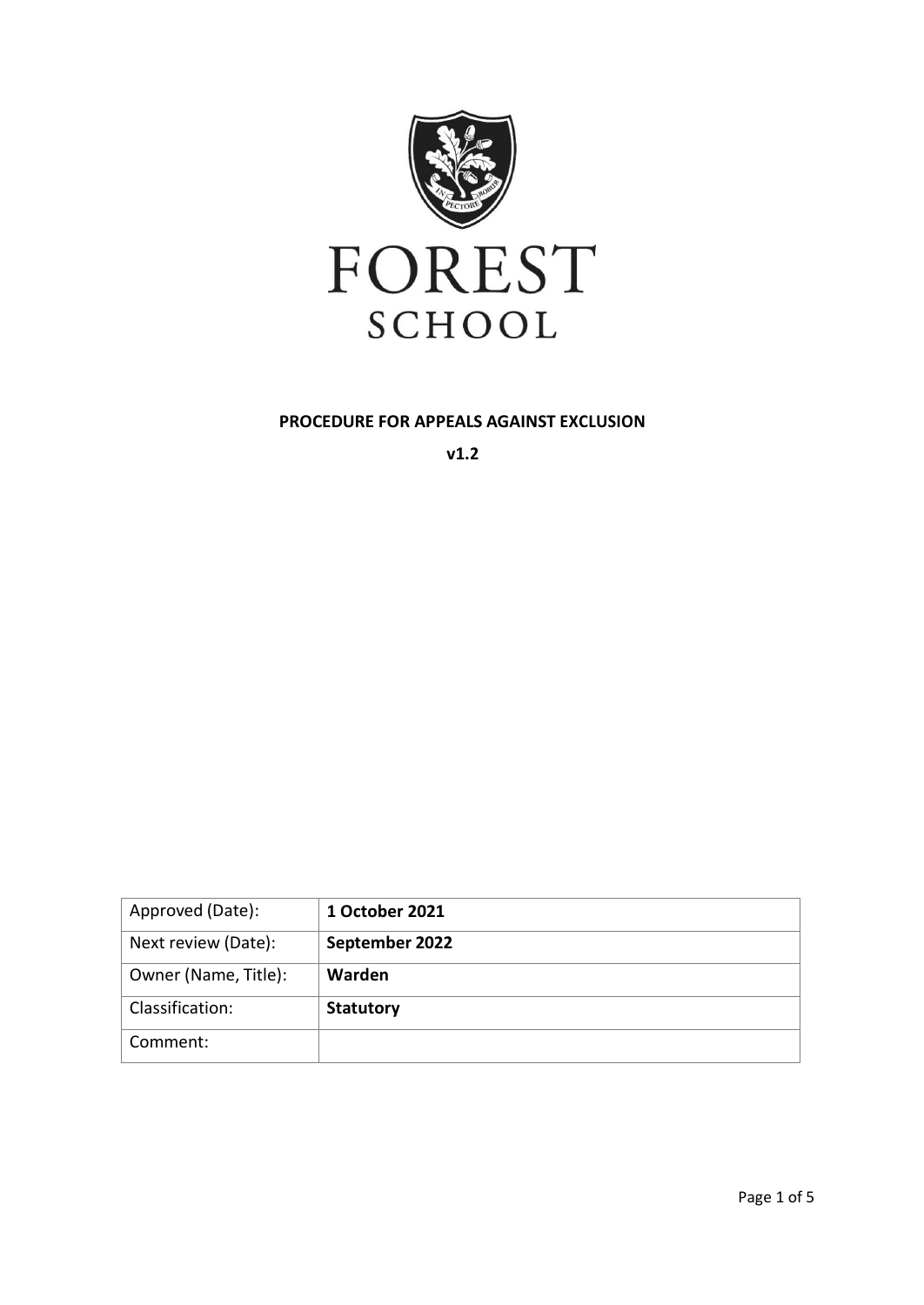#### **CONTENTS**

| $\mathbf{1}$            |  |
|-------------------------|--|
| $\overline{2}$          |  |
| $\overline{\mathbf{3}}$ |  |
| $\overline{4}$          |  |
| 5                       |  |
| 6                       |  |
| $\overline{\mathbf{z}}$ |  |
| 8                       |  |
| 9                       |  |
| 10                      |  |

This procedure should be read in conjunction with:

Complaints Procedure

### 1 Right of Appeal

- 1.1 A Parent of a Pupil who is dissatisfied with a decision of the Warden to exclude permanently the Pupil from the School, may exercise a right of Appeal in accordance with this Appeals Procedure (subject always to the provisions of Paragraph 9).
- 1.2 In the event of a parent refusing to attend or recognise the outcome of a Determination Meeting, the School will permanently exclude the pupils with effect from the 21st School Day of suspension without the right to appeal.

# 2 Definitions

In this procedure the following words have the following respective meanings:-

- 2.1 "Appeal" means an appeal against a Decision initiated by delivery of a Notice of Appeal;
- 2.2 "Appeal Chair" means the Governor appointed by the Chair of Governors to the office of Appeal Chair for a particular appeal;
- 2.3 "Appeal Hearing" means an oral hearing by or meeting of the Appeal Panel to determine an Appeal;
- 2.4 "Appeal Panel" means the panel of Governors appointed under paragraph 6 to hear an Appeal;
- 2.5 "Clerk" means the Clerk to the Governors of Forest School whose address is c/o Forest School, College Place, London E17 3PY;
- 2.6 "Decision" means the decision of the Warden to exclude permanently the Pupil;
- 2.7 "Documents" means (i) all documents submitted to the Clerk with the Notice of Appeal by the Parent and/or (ii)all documents submitted by the Warden to the Clerk with her Response (as the context permits);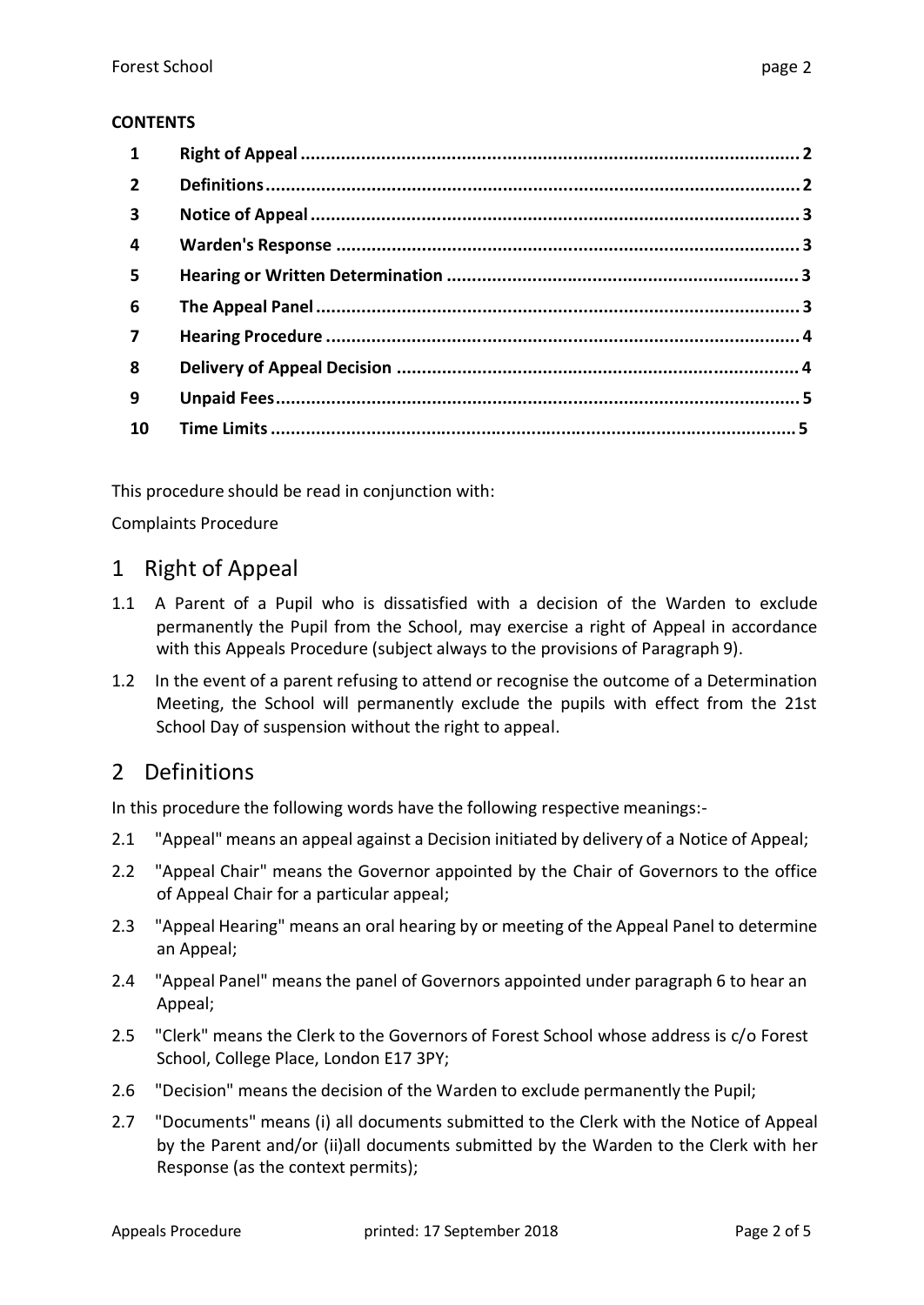- 2.8 "Governors" means the Governors of the School;
- 2.9 "Notice of Appeal" means a Written Notice of Appeal delivered to the Clerk in an envelope clearly marked Appeal and (where the context permits) includes documents accompanying that notice upon which the Parent intends to rely;
- 2.10 "Parent" means the parent/s or guardian/s of the Pupil;
- 2.11 "Pupil" means the pupil of the School in respect of whom the Decision is made;
- 2.12 "Response" means the written response of the Warden to the Notice of Appeal and (where the context permits) includes documents accompanying that response upon which the Warden intends to rely;
- 2.13 "the School" means the foundation known as Forest School;
- 2.14 "School Days" means any weekday during School term on which lessons are taught.

### 3 Notice of Appeal

- 3.1 A Notice of Appeal must be delivered by the Parent to the Clerk within 10 School Days from the date of receipt of the Warden's written reasons for the Decision. (A Notice of Appeal received subsequently will not be considered). In the case of parents not living together the Warden's Decision will be sent to both parents.
- 3.2 The Notice of Appeal must:
	- a) set out all the reasons why the Parent considers the Decision is wrong;
	- b) have attached all Documents on which the Parent intends to rely;

## 4 Warden's Response

- 4.1 The Clerk shall deliver a copy of the Notice of Appeal to the Warden at the earliest opportunity.
- 4.2 The Warden shall send his Response to the Clerk and to the Parent within 10 School Days of his receipt of a copy of the Notice of Appeal. The response will address the reasons for the appeal cited by the Parent directly and in light of the reasons stated will offer the School's final view of the decision to permanently exclude the pupil.

## 5 Hearing or Written Determination

- 5.1 If, following receipt of the Warden's Response, the Parent wishes to have an oral hearing of the Appeal, the Parent shall give Written Notice to that effect to the Clerk within three School Days of his/her receipt of a copy of the Warden's Response. The Parent's request for an oral hearing of the Appeal should address the Warden's response directly and in light of the Warden's response confirm the specific reasons the Parent still considers the decision to be wrong and in need of consideration by the Appeal Panel.
- 5.2 If no such notice is given the Appeal Panel may determine the Appeal on the basis of the Documents only.

## 6 The Appeal Panel

6.1 The Clerk shall within five School Days of the receipt of a copy of the request for an oral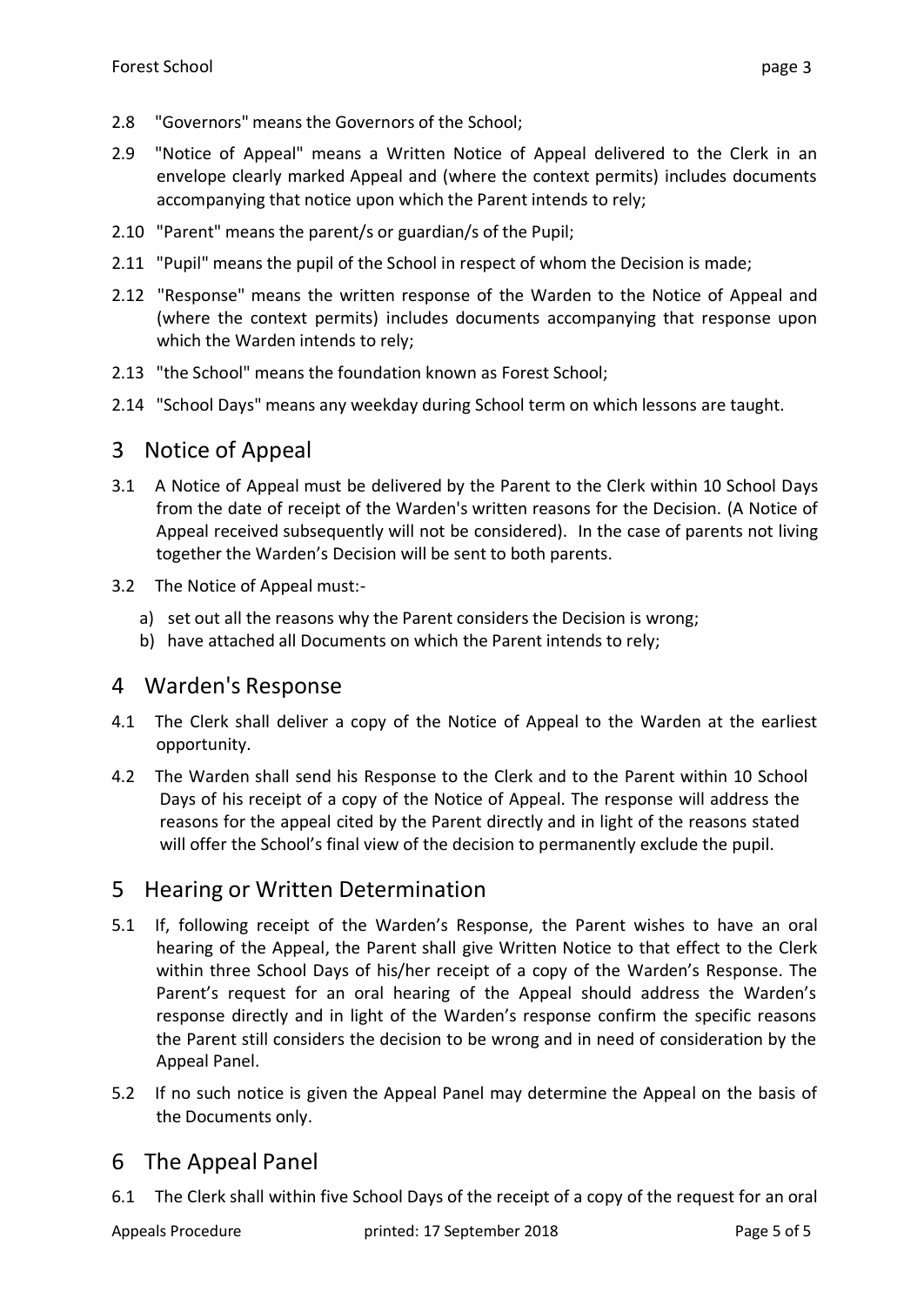hearing ask the Chair of Governors to assign the position of Appeal Chair to one of the Governors. The Appeal Chair will invite two more Governorsto the Appeal Panel.

6.2 No Governor shall be eligible to serve on the Appeal Panel who has had previous involvement in the Decision.

#### 7 Hearing Procedure

- 7.1 The Clerk shall give the Warden and the Parent not less than five days' notice of the date, time and place of the Appeal Hearing, whether it is to be determined by oral hearing or upon the basis of the Documents only. The Clerk to the Governors will provide each member of the Appeal Panel with all relevant documentation relating to all parties in good time prior to the Hearing. This will include a copy of the current School policy regarding permanent exclusion.
- 7.2 The Appeal Panel will meet prior to the Hearing in enough time to consider the documentation and request any further details of the matter and to hold meetings with the Warden and/or the Deputy Head Pastoral should they be required. The Appeal Chair will decide whether he/she wishes to seek clarification or further explanation of, or context for, the information in the documents provided by the Warden on which his determination was based. The Appeal Chair will convene a meeting with the Warden and/or the Deputy Head Pastoral as chief investigator, if required. Following that meeting the Appeal Chair will decide whether he/she wishes to invite the Deputy Head Pastoral to join the Warden in attending the Appeal Hearing. The Warden will automatically attend the Appeal Hearing.
- 7.3 In the case of an oral Appeal Hearing the procedure that the hearing follows shall be at the discretion of the Appeal Panel and (unlessthe Appeal Panel otherwise determines):-
- 7.3.1 the Appeal Hearing shall be in private and everything said at the Appeal Hearing shall be confidential
- 7.3.2 neither the Parent nor the Warden will be entitled to put before the Appeal Panel any new document or other statement which did not accompany the Notice of Appeal or the Response
- 7.3.3 neither the Parent nor the Warden will be entitled to call any witness to give oral evidence before the Appeal Panel without the express agreement of the Appeal Panel (oral evidence only normally being admitted where there is no reasonable and fair alternative method of establishing any disputed fact). In the event of oral evidence being admitted then cross examination of the witness giving oral evidence shall be entirely at the discretion of the Appeal Chair who may refuse a request for cross examination or limit or restrict the scope and nature of cross examination as he or she deems fit
- 7.3.4 the Parent will first explain his or her case, the Warden will respond, and the Parent will have the opportunity to deal in reply with any of the raised Warden's oral responses before the Appeal Panel retires to consider and make its decision. The decision will be communicated to the Chair of Governors
- 7.3.5 unless the parent indicates prior to the Appeal Panel that they are now satisfied and do not wish to proceed further, the panel hearing should proceed not withstanding that the parent may subsequently decide not to attend. If necessary, the panel should consider the parent's evidence in his/her absence and issue findings on the substance of the appeal thereby bring the matter to a conclusion.